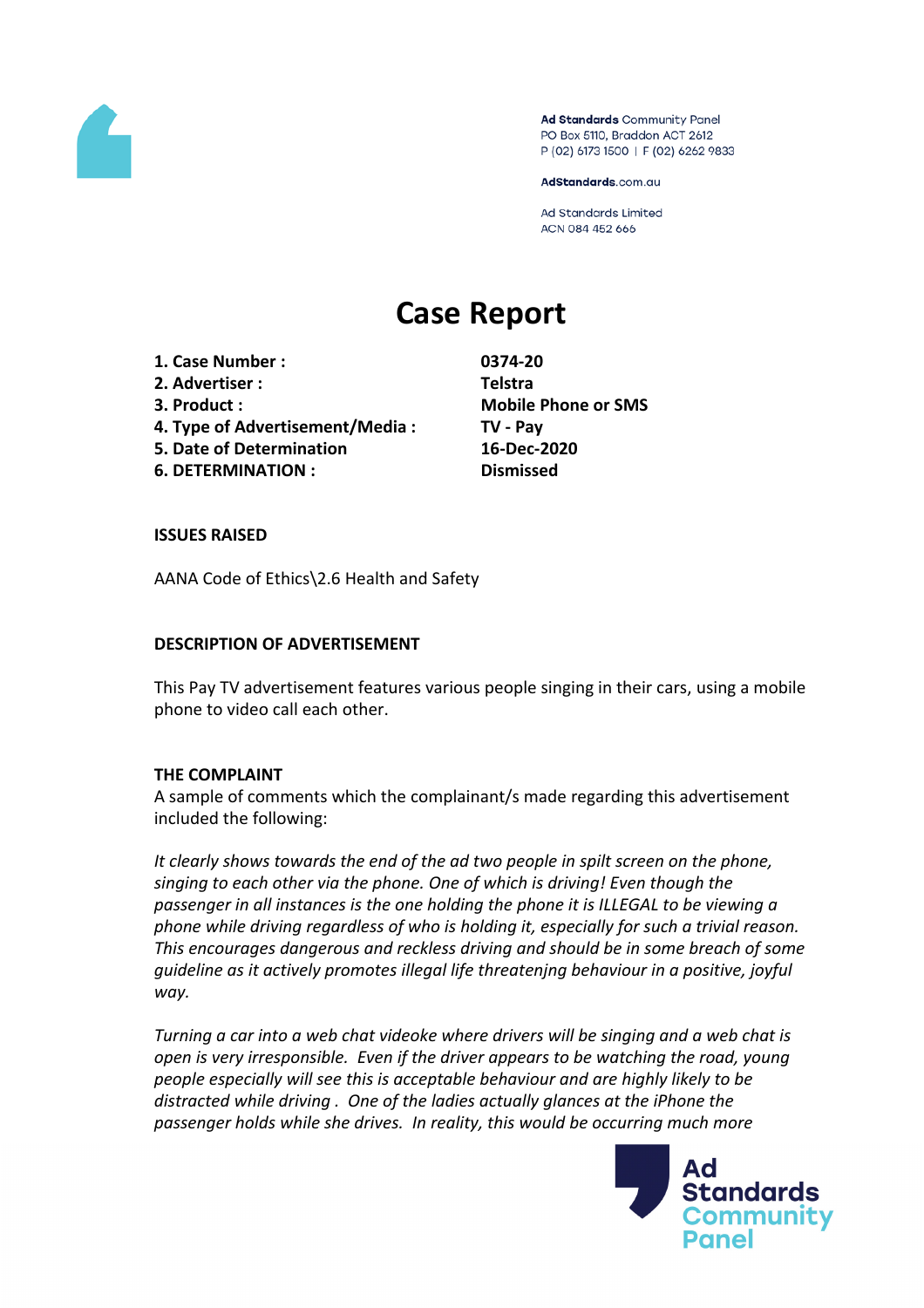

*frequently than one glance and It's disgraceful that Telstra would use this form of advertising. It must be pulled off the air immediately. Cars have enough distractions without Telstra encouraging people to be in singing video chat sessions while driving when they should be concentrating on driving. This is a danger to the driver and those around the driver and could very easily carry a deadly consequence.*

### **THE ADVERTISER'S RESPONSE**

Comments which the advertiser made in response to the complainant/s regarding this advertisement include the following:

*I refer to your letter regarding a complaint received by the Advertising Standards Community Panel about Telstra's recent iPhone 5G network advertisement.*

*Telstra ('We') is a voluntary member of the Advertising Standards Board and we take community standards very seriously. We take a lot of care to ensure that the preparation and publishing of our advertising material is not only compliant with the AANA Advertiser Code of Ethics ('Code') but that we set an industry standard.*

*We have set out responses to each of the relevant sections of the Code to assist with your consideration of the advertisement under complaint. We have also included, in our attachment, the information requested in your letter. Our belief is that the complaint refers only to an alleged breach of clause 2.6 of the Code and therefore the other sections referenced are addressed in brief.*

*In short, we believe that this advertisement does not breach any of the advertising standards referenced.*

#### *Telstra iPhone 12 Pro 5G Network Advertisement*

*This advertisement is a 15 second spot that features our 5G network technology and the iPhone 12 Pro. It features a family travelling in their car on a road trip. The advertisement shows a male passenger in the car downloading a playlist in Apple music which he then sings along to on the iPhone 12 Pro using the Group FaceTime application with the other passenger in a different car. The iPhone is always held by the passengers and at no time in the advertisement do the drivers interact with or become distracted by the iPhone, they simply sing along with the family. This advertisement does not in any way discriminate, exploit, degrade or depict material which vilifies a person or section of the community. There is no violence in this advertisement, nor any depiction or inference of sex, sexuality or nudity. Neither the voiceover nor actors use any strong language.*

*Furthermore, the communication is clearly an advertisement showcasing a benefit of Telstra's 5G network and consumers would be well aware that Telstra is promoting the benefit of being a Telstra customer.*

*2.6 - Health and Safety Unsafe Behaviour, within prevailing Community Standards*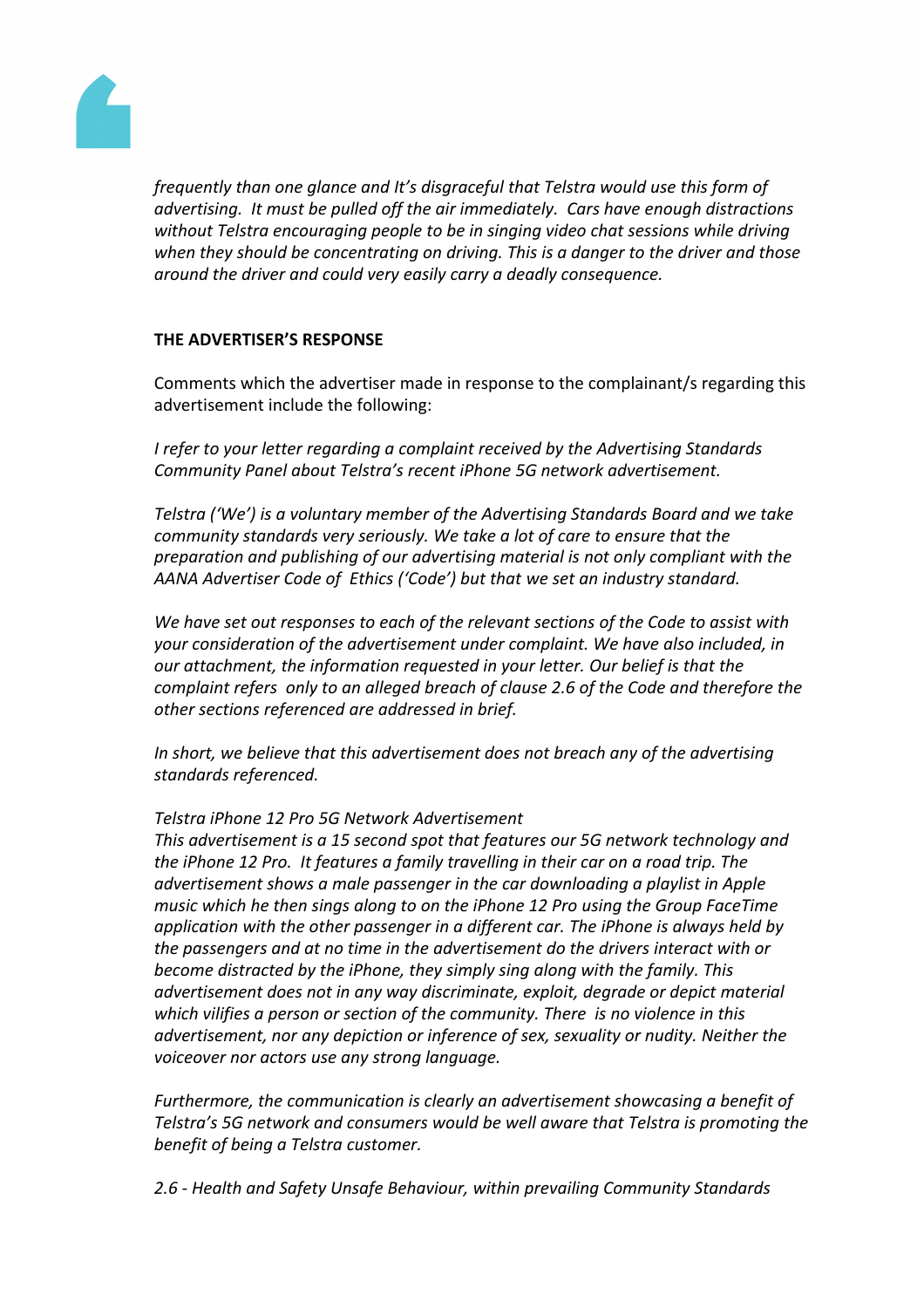

*The complaint alleges the advertisement features unsafe and illegal driving activity. Telstra rejects the assertion that the advertisement features any such activity. The advertisement in fact adheres to the road regulations in NSW (as most states and territories align to this legislation). The advertisement features a driver and a passenger of a vehicle singing along to a playlist (and in the 30s variant with the passenger on a Facetime call with the other passenger in another car) on the iPhone. Road regulations set out that phones should not be 'used' by drivers while the vehicle is on. In accordance with this, the advertisement shows the passenger holding the phone. At no time does the driver interact with, look at or become distracted by the iPhone. The younger female driver's eyes flicker away from the front windscreen which is consistent with normal driving behaviour. We are all required to check our mirrors for hazards* 

*In awareness of the fact that distractions are a significant issue on the road, the phone is purposefully held close to the passenger and angled away from the driver so they cannot see the screen and be distracted by it. The advertisement is intentionally produced to adhere to road regulations, and therefore with prevailing community standards. . Therefore, we don't believe there is any breach of the advertising standards Code of Ethics to warrant this complaint being upheld.* 

*We trust the above will allow Ad Standards to resolve this matter*

## **THE DETERMINATION**

The Ad Standards Community Panel (Panel) considered whether the advertisement breaches Section 2 of the AANA Code of Ethics (the Code).

The Panel noted the complainants' concerns that:

- Even though the passenger in all instances is the one holding the phone it is illegal to be viewing a phone while driving regardless of who is holding it.
- Even if the driver appears to be watching the road, young people especially will see this is acceptable behaviour and are highly likely to be distracted while driving .
- One of the ladies actually glances at the iPhone the passenger holds while she drives.

The Panel viewed the advertisement and noted the advertiser's response.

## **Section 2.6: Advertising or Marketing Communications shall not depict material contrary to Prevailing Community Standards on health and safety.**

The Panel noted that in each scene the passenger is the person holding the mobile phone, and that the drivers all have their hands on the steering wheel at all times.